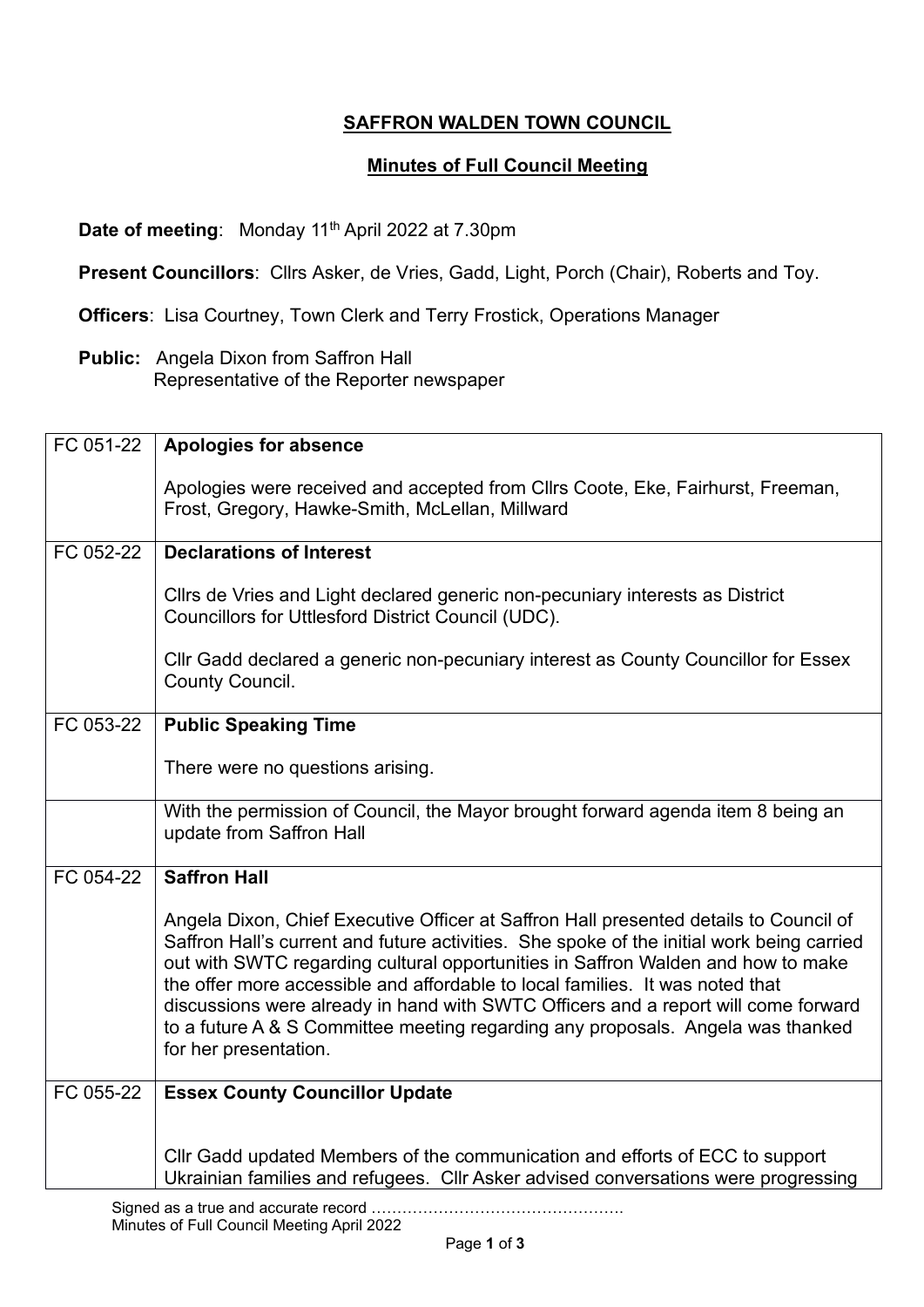|           | with both MAG and local developers for provision of temporary accommodation on<br>land in their ownership and/or financial contributions towards supporting refugees;<br>these are matters which Cllr Asker is progressing as a District Councillor. Cllr Toy ex-<br>pressed concern at central Government's support for Ukraine, support which he be-<br>lieves is fractured and poor; this view was supported by other Councillors.                                                                                                                           |
|-----------|-----------------------------------------------------------------------------------------------------------------------------------------------------------------------------------------------------------------------------------------------------------------------------------------------------------------------------------------------------------------------------------------------------------------------------------------------------------------------------------------------------------------------------------------------------------------|
|           | CIIr Gadd updated Council on the health provision for SW residents, noting that whilst<br>SW residents were able to access services at Cambridgeshire hospitals, this then pre-<br>sented issues with follow up aftercare. Issues arose from the discharge from one<br>county (Cambridgeshire) to the aftercare in another, Essex.                                                                                                                                                                                                                              |
|           | CIIr Gadd updated Council on highway matters generally, noting the proposed bol-<br>lards at the Sun Inn were due for installation under the Local Highways Panel scheme<br>in 2022-23. Cllr Gadd explained that the most recent updates have been provided to<br>the Planning and Transport Committee and written updates are available within the<br>P&T Committee Reports.                                                                                                                                                                                   |
|           | Cllr Light enquired on the status of the tree works in the High Street. Cllr Gadd ad-<br>vised that ECC will be removing 4 trees which have caused considerable damage to<br>the footpath and will then undertake emergency repair works. This repair work may<br>initially include tarmac of the path and whilst this may not be the preferred permanent<br>solution, the tarmac will provide a safer pedestrian route along the High Street. Cllr<br>Gadd advised that a more permanent scheme is being considered by ECC and further<br>details are awaited. |
|           |                                                                                                                                                                                                                                                                                                                                                                                                                                                                                                                                                                 |
| FC 056-22 | <b>Mayor's Communications</b>                                                                                                                                                                                                                                                                                                                                                                                                                                                                                                                                   |
|           | The Mayor provided a written update which was noted by Council.                                                                                                                                                                                                                                                                                                                                                                                                                                                                                                 |
| FC 057-22 | To verify the Minutes of the Town Council meetings                                                                                                                                                                                                                                                                                                                                                                                                                                                                                                              |
|           | The March Full Council minutes were accepted as a true and accurate record of<br>the meetings and signed by the Chair                                                                                                                                                                                                                                                                                                                                                                                                                                           |
| FC 058-22 | To receive the Minutes of the Previous Meetings                                                                                                                                                                                                                                                                                                                                                                                                                                                                                                                 |
|           | Council received and noted the minutes from the following Committee meetings:                                                                                                                                                                                                                                                                                                                                                                                                                                                                                   |
|           | Planning and Transport 10.03.2022<br>Planning and Transport 24.03.2022<br>Finance and Establishment 21.03.2022<br>Assets and Services 28.03.2022                                                                                                                                                                                                                                                                                                                                                                                                                |
| FC 059-22 | <b>Motion regarding Ukraine</b>                                                                                                                                                                                                                                                                                                                                                                                                                                                                                                                                 |
|           | It was unanimously Resolved:                                                                                                                                                                                                                                                                                                                                                                                                                                                                                                                                    |